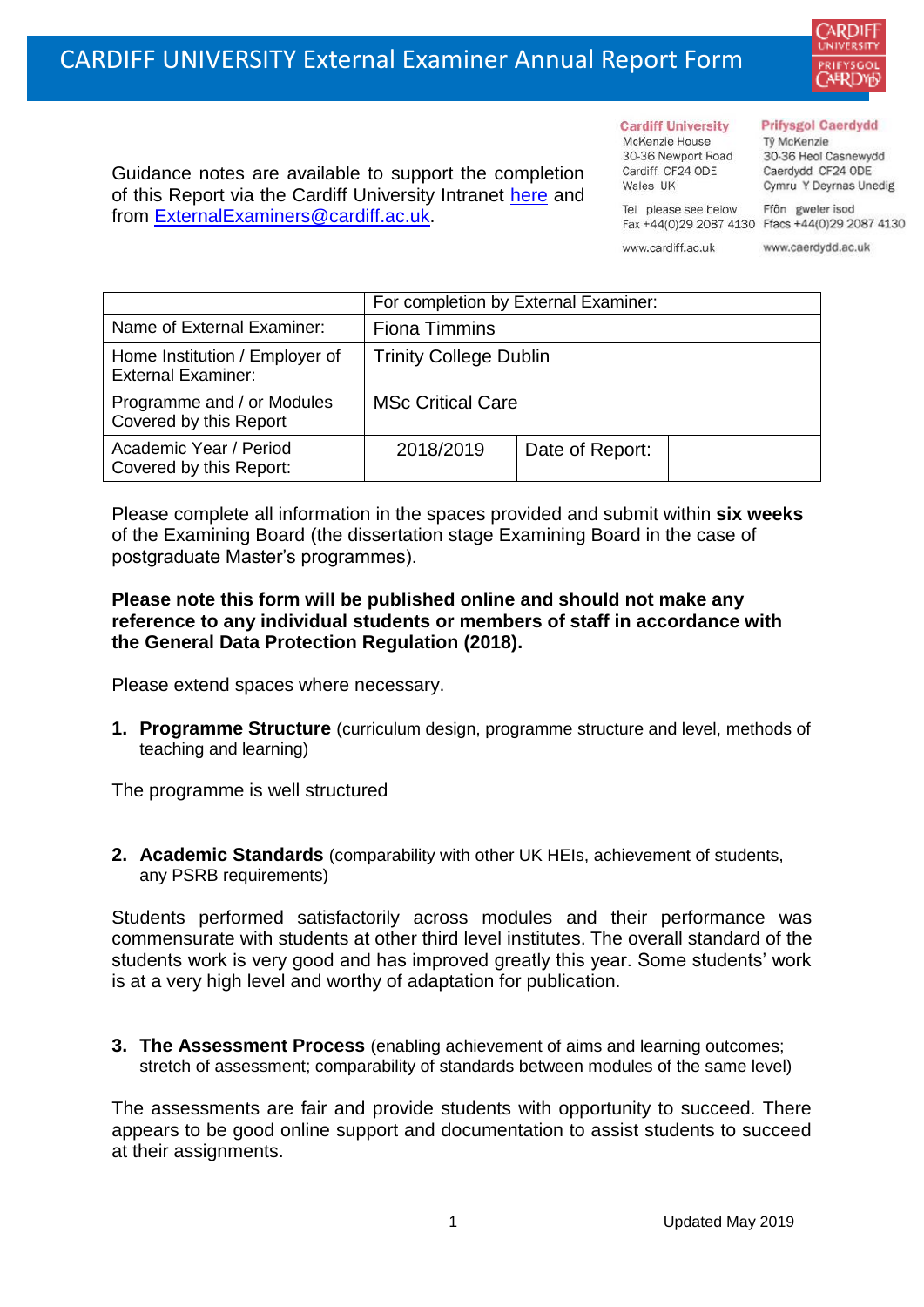Marking is consistently fair. Student feedback is detailed and specific. There is evidence of robust internal moderation.

Overall the assessments are appropriate and permit comprehensive assessment of the required learning outcomes

4. **Examination of Master's Dissertations (if applicable)** (sample of dissertations received, appropriateness of marking schemes, standard of internal marking, classification of awards)

[*Where possible please complete this section following the dissertation examining board determining the final award*.]

Overall the Master's Dissertations are of high quality. Students overall perform very well and comparable to students at other third level institutions. There are some examples of some really excellent work and very fine searching skills. Skills of critical analysis are also emerging for many. Marking is consistent and fair. Student feedback is detailed and clearly outlines the way for students to improve their marks. Some students fail to achieve the required level, however in these cases their approach lacks detailed and comprehensive work, is superficial, and often relies heavily on direct transcribing from published work. Referencing and presentation are usually other features of these weak dissertations. Students often improve with support but this is not always the case. The dissertation is an individual piece of work requiring high-level student effort and attention to detail to all aspects of requirements. When this is not achieved the students do not achieve the required marks, regardless of level of supervision or other support provided. The fact that there are large numbers of very high level dissertations, across a number of disciplines indicates that by and large the system is very well set up to support and encourage students that fully engage with the process.

## **5. Year-on-Year Comments**

[Previous External Examiner Reports are available from the Cardiff University Website [here.](https://www.cardiff.ac.uk/public-information/quality-and-standards/external-examiner-reports)]

Staff at Cardiff are very responsive to External Examiner feedback and aim at all times to deliver a professional and quality service.

- **6. Preparation for the role of External Examiner (for new External Examiners only)** (appropriateness of briefing provided by the programme team and supporting information, visits to School, ability to meet with students, arrangements for accessing work to review)
- **7. Noteworthy Practice and Enhancement** (good and innovative practice in learning, teaching and assessment; opportunities for enhancement of learning opportunities)

Detailed feedback is provided to students and is done so in a very encouraging way leaving students very clear as to the deficits (if any) in their responses. There is good use of in-text comments to assist students to identify their weaknesses.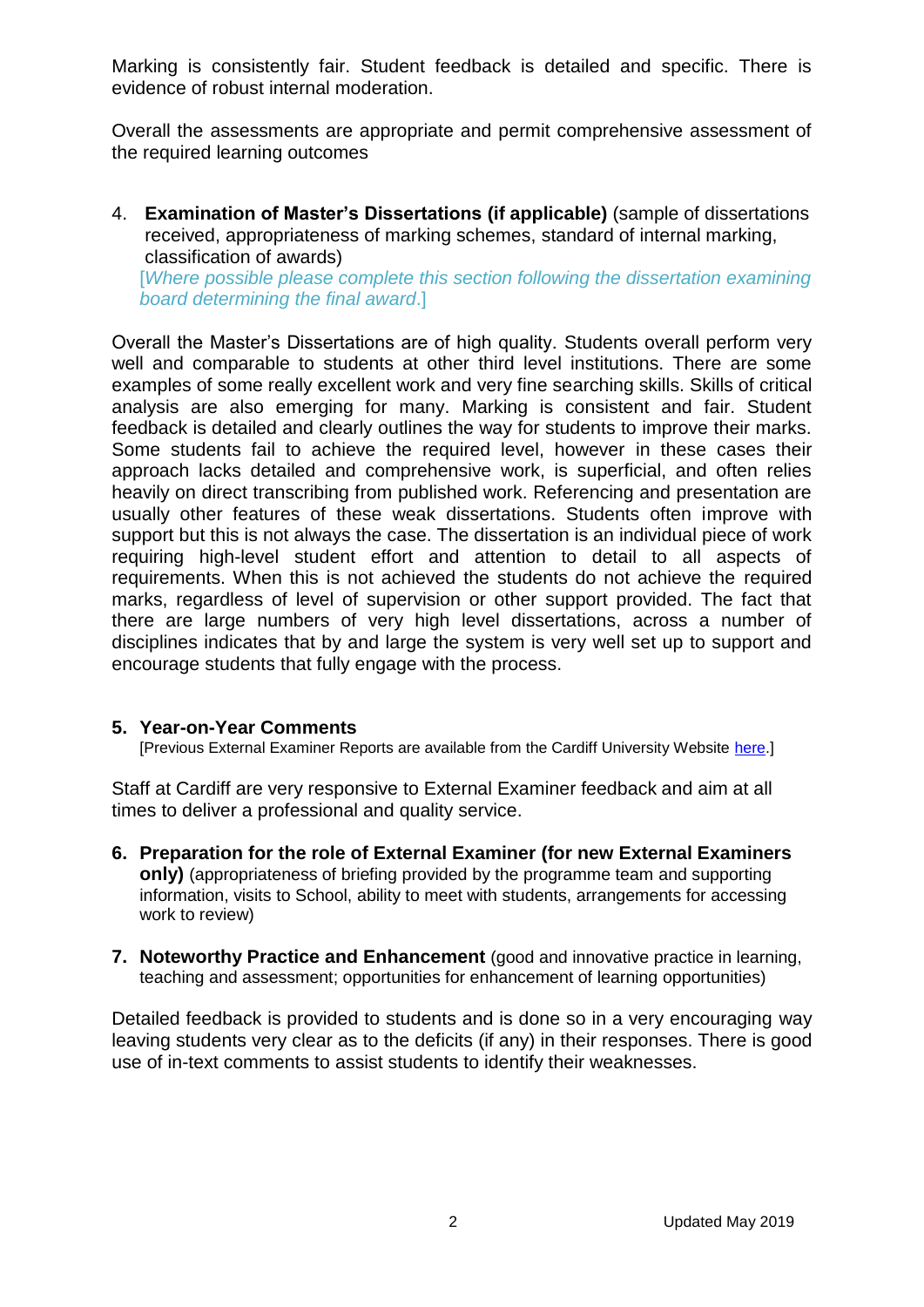**8. Appointment Overview (for retiring External Examiners only)** (significant changes in standards, programme/discipline developments, implementation of recommendations, further areas of work)

This has been a most enjoyable experience. Staff work together with the External Examiner in a very collegial way, and although this is mostly at a distance, one gets to feel as though one is part of the team. At the same time a great respect is held for the Examiner whereby all comments, however minor or seemingly critical, are taken on board and necessary adjustments made. Staff were overwhelmingly receptive to critical feedback and indeed sought it out frequently. Online materials were easily accessible with good support and instruction provided by IT and academic staff. Good podcasts with instructions were also available. There are good online resources available for students. Dissertations and other work produced by the students has been very interesting and diverse, with a range of complimentary assessments on offer. Staff work hard to provide high quality teaching and learning environment and the evidence of very high quality dissertations and other work are testament to what can be achieved when a quality service is provided.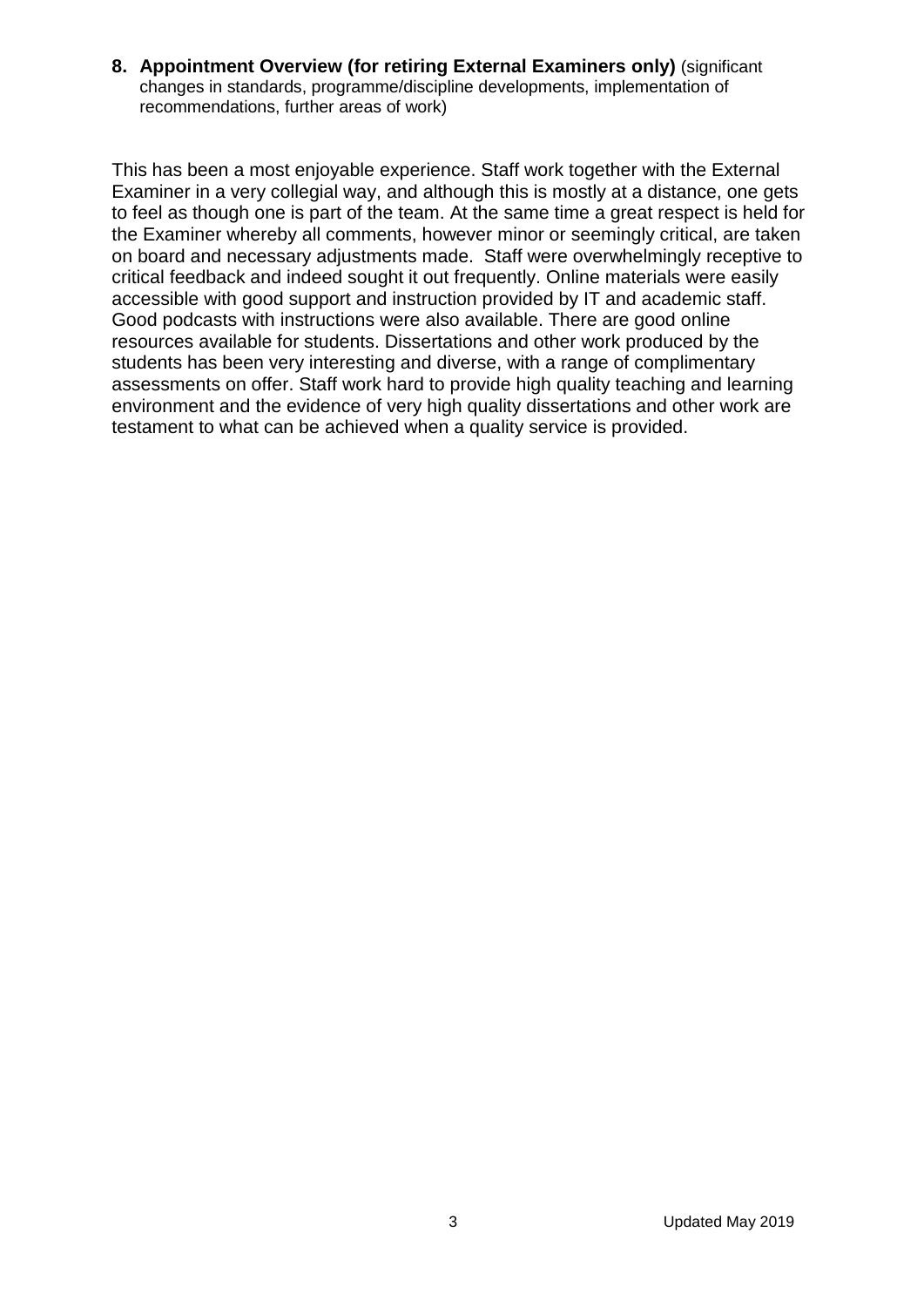## **9. Annual Report Checklist**

Please include appropriate comments within Sections 1-7 above for any answer of 'No'.

|                                              |                                                                                                                                                             | <b>Yes</b><br>(Y) | <b>No</b><br>(N) | N/A<br>(N/A) |
|----------------------------------------------|-------------------------------------------------------------------------------------------------------------------------------------------------------------|-------------------|------------------|--------------|
| <b>Programme/Course information</b>          |                                                                                                                                                             |                   |                  |              |
| 9.1                                          | Did you receive sufficient information about the Programme and<br>its contents, learning outcomes and assessments?                                          | Y                 |                  |              |
| 9.2                                          | Were you asked to comment on any changes to the assessment<br>of the Programme?                                                                             | Y                 |                  |              |
|                                              | <b>Commenting on draft examination question papers</b>                                                                                                      |                   |                  |              |
| 9.3                                          | Were you asked to approve all examination papers contributing<br>to the final award?                                                                        |                   |                  |              |
| 9.4                                          | Were the nature, spread and level of the questions appropriate?                                                                                             | Y                 |                  |              |
| 9.5                                          | Were suitable arrangements made to consider your comments?                                                                                                  | Y                 |                  |              |
|                                              | <b>Examination scripts</b>                                                                                                                                  |                   |                  |              |
| 9.6                                          | Did you receive a sufficient number of scripts to be able to assess<br>whether the internal marking and classifications were appropriate<br>and consistent? | Y                 |                  |              |
| 9.7                                          | Was the general standard and consistency of marking<br>appropriate?                                                                                         | Y                 |                  |              |
| 9.8                                          | Were the scripts marked in such a way as to enable you to see<br>the reasons for the award of given marks?                                                  | Y                 |                  |              |
| 9.9                                          | Were you satisfied with the standard and consistency of marking<br>applied by the internal examiners?                                                       | Y                 |                  |              |
| 9.10                                         | In your judgement, did you have the opportunity to examine a<br>sufficient cross-section of candidates' work contributing to the<br>final assessment?       | Y                 |                  |              |
|                                              | <b>Coursework and practical assessments</b>                                                                                                                 |                   |                  |              |
| 9.11                                         | Was the choice of subjects for coursework and / or practical<br>assessments appropriate?                                                                    | Y                 |                  |              |
| 9.12                                         | Were you afforded access to an appropriate sample of<br>coursework and / or practical assessments?                                                          | Y                 |                  |              |
| 9.13                                         | Was the method and general standard of assessment<br>appropriate?                                                                                           | Y                 |                  |              |
| 9.14                                         | Is sufficient feedback provided to students on their assessed<br>work?                                                                                      | Y                 |                  |              |
| <b>Clinical examinations (if applicable)</b> |                                                                                                                                                             |                   |                  |              |
| 9.15                                         | Were satisfactory arrangements made for the conduct of clinical<br>assessments?                                                                             |                   |                  | x            |
| <b>Sampling of work</b>                      |                                                                                                                                                             |                   |                  |              |
| 9.16                                         | Were you afforded sufficient time to consider samples of<br>assessed work?                                                                                  | Y                 |                  |              |
|                                              | <b>Examining board meeting</b>                                                                                                                              |                   |                  |              |
| 9.17                                         | Were you able to attend the Examining Board meeting?                                                                                                        | Y                 |                  |              |
| 9.18                                         | Was the Examining Board conducted properly, in accordance with                                                                                              | Υ                 |                  |              |